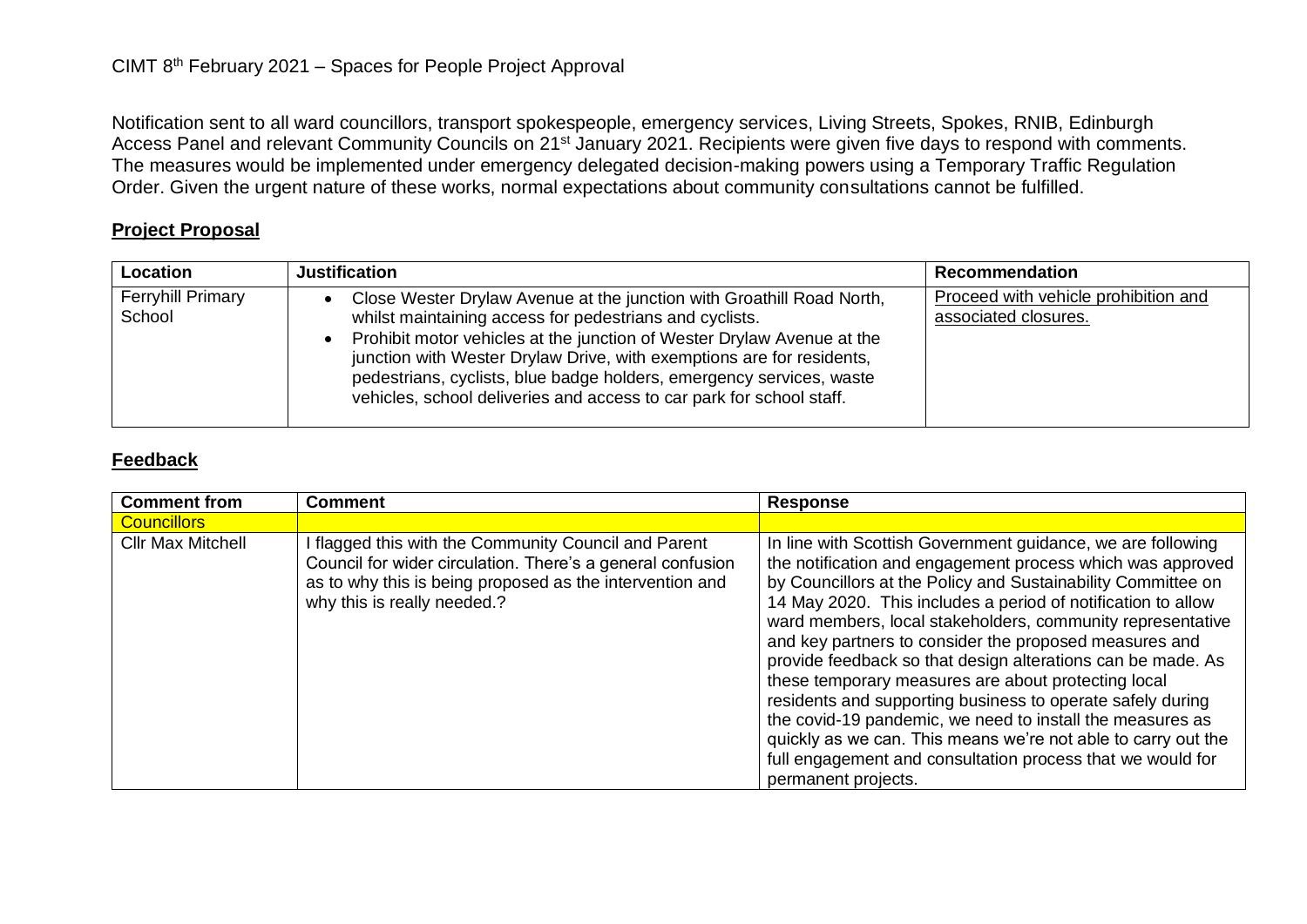| <b>Community Councils</b>              | I've received concerns from those on Wester Drylaw Drive<br>and Wester Drylaw Place about increasing traffic pressure<br>on their streets. Already tight in these streets anyway with<br>parked vehicles on either side of the roads. Another point<br>raised, given vehicular access is being maintained from<br>the West Drylaw Drive end, it seems rather pointless to<br>close off the end at Groathill Road North. Some irritation<br>has been expressed that you're describing these<br>measures as an emergency. Perhaps consideration could<br>be given to Groathill Road North instead<br>No comments received                                                                          |                                                          |
|----------------------------------------|--------------------------------------------------------------------------------------------------------------------------------------------------------------------------------------------------------------------------------------------------------------------------------------------------------------------------------------------------------------------------------------------------------------------------------------------------------------------------------------------------------------------------------------------------------------------------------------------------------------------------------------------------------------------------------------------------|----------------------------------------------------------|
| <b>Stakeholders</b>                    |                                                                                                                                                                                                                                                                                                                                                                                                                                                                                                                                                                                                                                                                                                  |                                                          |
| <b>Catriona Burness</b><br><b>RNIB</b> | Street layouts can cause difficulties at the best of times for<br>visually impaired people. We want to ensure that any<br>temporary changes to our streets that may appear across<br>Scotland allow blind and partially sighted people and those<br>with other disabilities to get around safely.<br>Our policy position detailing our concerns and potential<br>solutions, including a Coronavirus Courtesy Code which<br>we believe would help ensure blind and partially sighted<br>people can get out and about whilst maintaining a safe<br>distance from others can be found on our website at<br>https://www.rnib.org.uk/scotland/campaigning-rnib-<br>scotland/coronavirus-courtesy-code | Noted                                                    |
| <b>Public</b>                          |                                                                                                                                                                                                                                                                                                                                                                                                                                                                                                                                                                                                                                                                                                  |                                                          |
|                                        | my concern with this road closure is it'll only cause more<br>traffic on wester drylaw drive which is already a narrow<br>road with cars parked on either side and lots of kids<br>playing in the street and it'll also cause congestion on<br>Easter Drylaw Drive (top endmy street) during school<br>days with parents parking or looking for parking<br>spacesmy street is a busy street with parents/kids                                                                                                                                                                                                                                                                                    | Noted – we will monitor this and liaise with the school. |